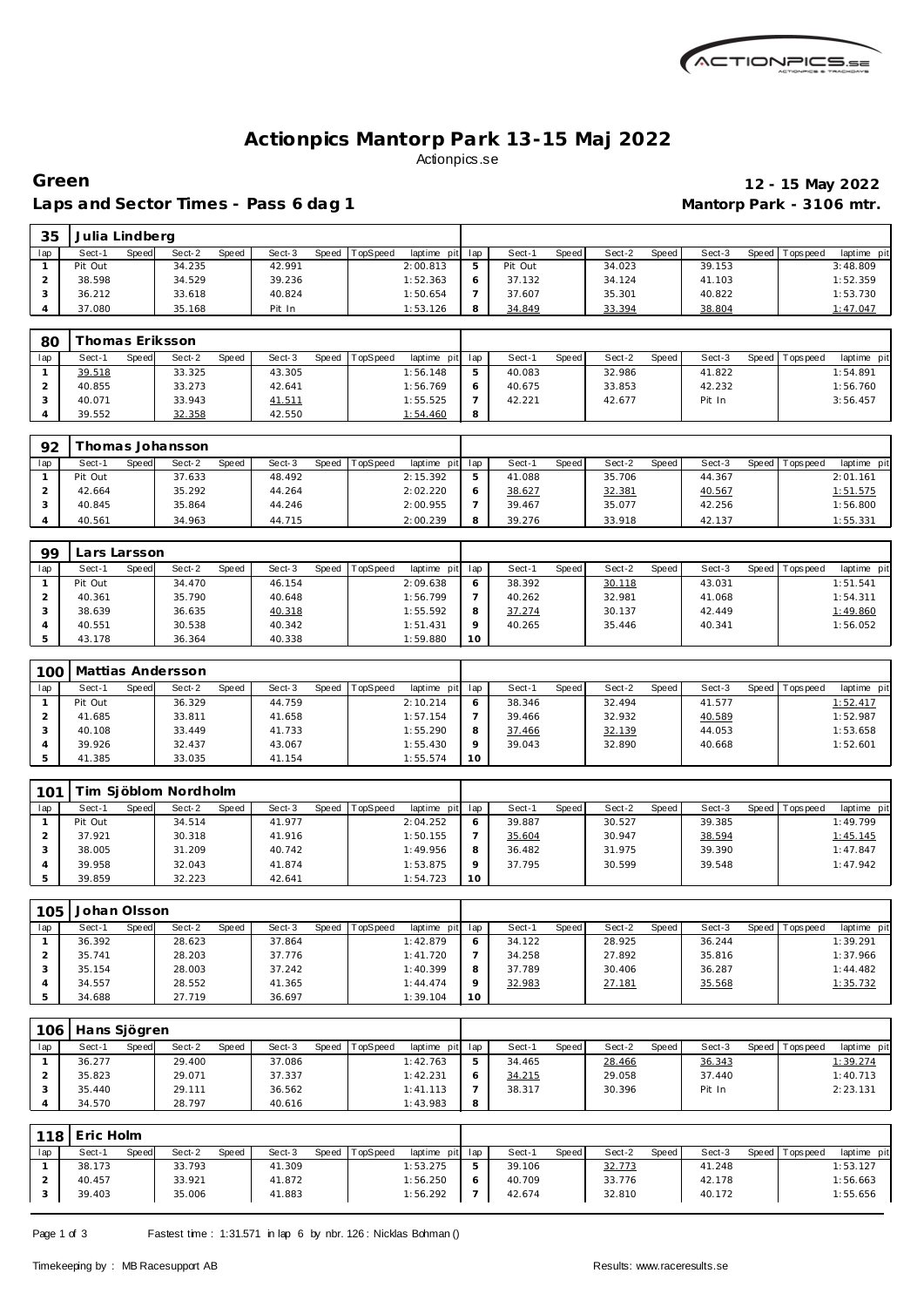

#### **Actionpics Mantorp Park 13-15 Maj 2022** Actionpics.se

Laps and Sector Times - Pass 6 dag 1 **Mantorp Park - 3106 mtr.** 

35.831 31.174 39.157 1:46.162 **10**

**Green 12 - 15 May 2022**

|     | 39.365 |       | 33.217            |       | 42.028 |       |          | 1:54.610    | 8       | 36.724 |       | 32.915 |       | 39.807 |                 | 1:49.446    |
|-----|--------|-------|-------------------|-------|--------|-------|----------|-------------|---------|--------|-------|--------|-------|--------|-----------------|-------------|
|     |        |       |                   |       |        |       |          |             |         |        |       |        |       |        |                 |             |
| 120 |        |       | Fredrik Söderlund |       |        |       |          |             |         |        |       |        |       |        |                 |             |
| lap | Sect-1 | Speed | Sect-2            | Speed | Sect-3 | Speed | TopSpeed | laptime pit | lap     | Sect-1 | Speed | Sect-2 | Speed | Sect-3 | Speed Tops peed | laptime pit |
|     | 36.264 |       | 31.497            |       | 38.965 |       |          | 1:46.726    | 6       | 36.193 |       | 31.345 |       | 39.283 |                 | 1:46.821    |
|     | 35.829 |       | 30.996            |       | 42.489 |       |          | 1:49.314    |         | 37.996 |       | 32.152 |       | 39.402 |                 | 1:49.550    |
|     | 36.771 |       | 32.175            |       | 39.221 |       |          | 1:48.167    | 8       | 36.421 |       | 31.342 |       | 38.922 |                 | 1:46.685    |
|     | 36.753 |       | 31.231            |       | 39.399 |       |          | 1:47.383    | $\circ$ | 35.975 |       | 32.402 |       | Pit In |                 | 1:55.393    |

| 123 | 'immy Larsson |       |        |       |        |       |                 |                 |    |        |       |        |       |        |         |           |             |
|-----|---------------|-------|--------|-------|--------|-------|-----------------|-----------------|----|--------|-------|--------|-------|--------|---------|-----------|-------------|
| lap | Sect-1        | Speed | Sect-2 | Speed | Sect-3 | Speed | <b>TopSpeed</b> | laptime pit lap |    | Sect-1 | Speed | Sect-2 | Speed | Sect-3 | Speed I | Tops peed | laptime pit |
|     | Pit Out       |       | 29.872 |       | 40.176 |       |                 | 1:51.868        |    | 35.387 |       | 29.159 |       | 36.961 |         |           | 1:41.507    |
|     | 39.514        |       | 29.039 |       | 36.793 |       |                 | 1:45.346        |    | 34.708 |       | 29.295 |       | 37.869 |         |           | 1:41.872    |
|     | 34.826        |       | 28.426 |       | 40.374 |       |                 | 1:43.626        |    | 35.439 |       | 29.319 |       | 37.688 |         |           | 1:42.446    |
|     | 34.395        |       | 28.332 |       | 36.881 |       |                 | 1:39.608        |    | 36.864 |       | 30.466 |       | 41.003 |         |           | 1:48.333    |
|     | 35.182        |       | 29.134 |       | 37.354 |       |                 | 1:41.670        | 10 | 34.400 |       | 28.676 |       | 37.530 |         |           | 1:40.606    |

| 124 | Samuel Oluma |       |        |       |        |       |          |                 |        |       |        |         |        |         |           |             |
|-----|--------------|-------|--------|-------|--------|-------|----------|-----------------|--------|-------|--------|---------|--------|---------|-----------|-------------|
| lap | Sect-′       | Speed | Sect-2 | Speed | Sect-3 | Speed | TopSpeed | laptime pit lap | Sect-1 | Speed | Sect-2 | Speed I | Sect-3 | Speed ' | Tops peed | laptime pit |
|     | Pit Out      |       | 35.892 |       | 42.256 |       |          | 2:01.208        | 40.300 |       | 30.818 |         | 37.346 |         |           | 1:48.464    |
|     | 37.301       |       | 35.227 |       | 44.077 |       |          | 1:56.605        | 35.696 |       | 29.766 |         | 36.006 |         |           | 1:41.468    |
|     | 35.432       |       | 32.060 |       | 38.321 |       |          | 1:45.813        | 36.306 |       | 30.037 |         | 37.064 |         |           | 1:43.407    |
|     | 37.152       |       | 31.347 |       | 41.685 |       |          | 1:50.184        | 33.666 |       | 33.756 |         | Pit In |         |           | 1:49.435    |

| 126 <sub>1</sub> | Nicklas Bohman |       |        |       |        |       |          |                 |    |        |       |        |       |        |         |            |             |
|------------------|----------------|-------|--------|-------|--------|-------|----------|-----------------|----|--------|-------|--------|-------|--------|---------|------------|-------------|
| lap              | Sect-1         | Speed | Sect-2 | Speed | Sect-3 | Speed | TopSpeed | laptime pit lap |    | Sect-1 | Speed | Sect-2 | Speed | Sect-3 | Speed I | T ops peed | laptime pit |
|                  | Pit Out        |       | 29.520 |       | 38.744 |       |          | 1:52.009        |    | 31.074 |       | 27.259 |       | 33.238 |         |            | 1:31.571    |
|                  | 32.604         |       | 28.386 |       | 36.474 |       |          | 1:37.464        |    | 32.362 |       | 27.941 |       | 39.468 |         |            | 1:39.771    |
|                  | 33.323         |       | 27.942 |       | 37.496 |       |          | 1:38.761        |    | 34.019 |       | 28.275 |       | 33.678 |         |            | 1:35.972    |
|                  | 37.323         |       | 27.942 |       | 34.094 |       |          | 1:39.359        |    | 30.830 |       | 27.991 |       | Pit In |         |            | 1:45.890    |
|                  | 32.384         |       | 28.123 |       | 34.377 |       |          | 1:34.884        | 10 |        |       |        |       |        |         |            |             |

| 129 | Mathias Bosaeus |       |        |       |        |       |                 |             |     |        |       |        |       |        |         |             |             |
|-----|-----------------|-------|--------|-------|--------|-------|-----------------|-------------|-----|--------|-------|--------|-------|--------|---------|-------------|-------------|
| lap | Sect-1          | Speed | Sect-2 | Speed | Sect-3 | Speed | <b>TopSpeed</b> | laptime pit | lap | Sect-1 | Speed | Sect-2 | Speed | Sect-3 | Speed I | T ops pee d | laptime pit |
|     | Pit Out         |       | 29.495 |       | 38.380 |       |                 | 1:51.624    |     | 34.871 |       | 29.282 |       | 37.293 |         |             | 1: 41.446   |
|     | 34.112          |       | 29.731 |       | 37.462 |       |                 | 1:41.305    |     | 38.710 |       | 28.976 |       | 36.953 |         |             | 1:44.639    |
|     | 34.983          |       | 29.443 |       | 37.650 |       |                 | 1:42.076    |     | 34.890 |       | 28.559 |       | 37.913 |         |             | 1:41.362    |
|     | 34.478          |       | 32.475 |       | 39.259 |       |                 | 1:46.212    |     | 34.159 |       | 29.394 |       | 37.175 |         |             | 1:40.728    |
|     | 36.814          |       | 29.530 |       | 36.738 |       |                 | 1:43.082    | 10  |        |       |        |       |        |         |             |             |

| 133 | Fredrik Eskilsson |       |        |       |        |       |          |                 |          |        |       |        |       |        |                   |             |
|-----|-------------------|-------|--------|-------|--------|-------|----------|-----------------|----------|--------|-------|--------|-------|--------|-------------------|-------------|
| lap | Sect-1            | Speed | Sect-2 | Speed | Sect-3 | Speed | TopSpeed | laptime pit lap |          | Sect-1 | Speed | Sect-2 | Speed | Sect-3 | Speed   Tops peed | laptime pit |
|     | Pit Out           |       | 34.215 |       | 42.938 |       |          | 2:00.879        |          | 35.625 |       | 31.380 |       | 37.896 |                   | 1:44.901    |
|     | 38.887            |       | 33.048 |       | 40.430 |       |          | 1:52.365        |          | 36.679 |       | 32.490 |       | 40.132 |                   | 1:49.301    |
|     | 38.342            |       | 31.556 |       | 40.458 |       |          | 1:50.356        |          | 37.203 |       | 31.494 |       | 39.616 |                   | 1:48.313    |
|     | 39.412            |       | 31.563 |       | 39.007 |       |          | 1:49.982        | $\Omega$ | 36.184 |       | 31.861 |       | 39.832 |                   | 1:47.877    |
|     | 41.216            |       | 30.712 |       | 38.829 |       |          | 1:50.757        | 10       |        |       |        |       |        |                   |             |

|     | Han-Chul Lee<br>136 |       |        |       |        |       |                 |                 |         |        |              |        |              |        |                   |             |
|-----|---------------------|-------|--------|-------|--------|-------|-----------------|-----------------|---------|--------|--------------|--------|--------------|--------|-------------------|-------------|
| lap | Sect-1              | Speed | Sect-2 | Speed | Sect-3 | Speed | <b>TopSpeed</b> | laptime pit lap |         | Sect-1 | <b>Speed</b> | Sect-2 | <b>Speed</b> | Sect-3 | Speed   Tops peed | laptime pit |
|     | Pit Out             |       | 29.296 |       | 36.203 |       |                 | 1:44.463        | O       | 33.405 |              | 28.318 |              | 35.525 |                   | 1:37.248    |
|     | 35.864              |       | 29.332 |       | 36.847 |       |                 | 1:42.043        |         | 32.769 |              | 28.274 |              | 37.705 |                   | 1:38.748    |
|     | 34.387              |       | 28.475 |       | 36.552 |       |                 | 1:39.414        | 8       | 32.871 |              | 28.655 |              | 34.826 |                   | 1:36.352    |
|     | 33.141              |       | 28.603 |       | 39.931 |       |                 | 1:41.675        | $\circ$ | 36.660 |              | 28.380 |              | 35.481 |                   | 1:40.521    |
|     | 32.462              |       | 28.485 |       | 34.728 |       |                 | 1:35.675        | 10      |        |              |        |              |        |                   |             |

| 142 | Josef Ayoub |       |        |       |        |       |          |                 |   |        |       |        |       |        |         |             |             |
|-----|-------------|-------|--------|-------|--------|-------|----------|-----------------|---|--------|-------|--------|-------|--------|---------|-------------|-------------|
| lap | Sect-1      | Speed | Sect-2 | Speed | Sect-3 | Speed | TopSpeed | laptime pit lap |   | Sect-1 | Speed | Sect-2 | Speed | Sect-3 | Speed I | T ops pee d | laptime pit |
|     | 39.718      |       | 31.555 |       | 38.721 |       |          | 1:49.994        | 5 | 36.520 |       | 31.406 |       | 39.189 |         |             | 1:47.115    |
|     | 36.358      |       | 31.776 |       | 39.670 |       |          | 1:47.804        | 6 | 36.230 |       | 31.127 |       | 39.926 |         |             | 1:47.283    |
|     | 36.287      |       | 30.914 |       | 40.361 |       |          | 1:47.562        |   | 38.468 |       | 31.317 |       | 40.103 |         |             | 1:49.888    |
|     | 36.171      |       | 31.673 |       | 39.736 |       |          | 1:47.580        | 8 | 36.829 |       | 30.812 |       | 38.992 |         |             | 1:46.633    |

Page 2 of 3 Fastest time : 1:31.571 in lap 6 by nbr. 126 : Nicklas Bohman ()